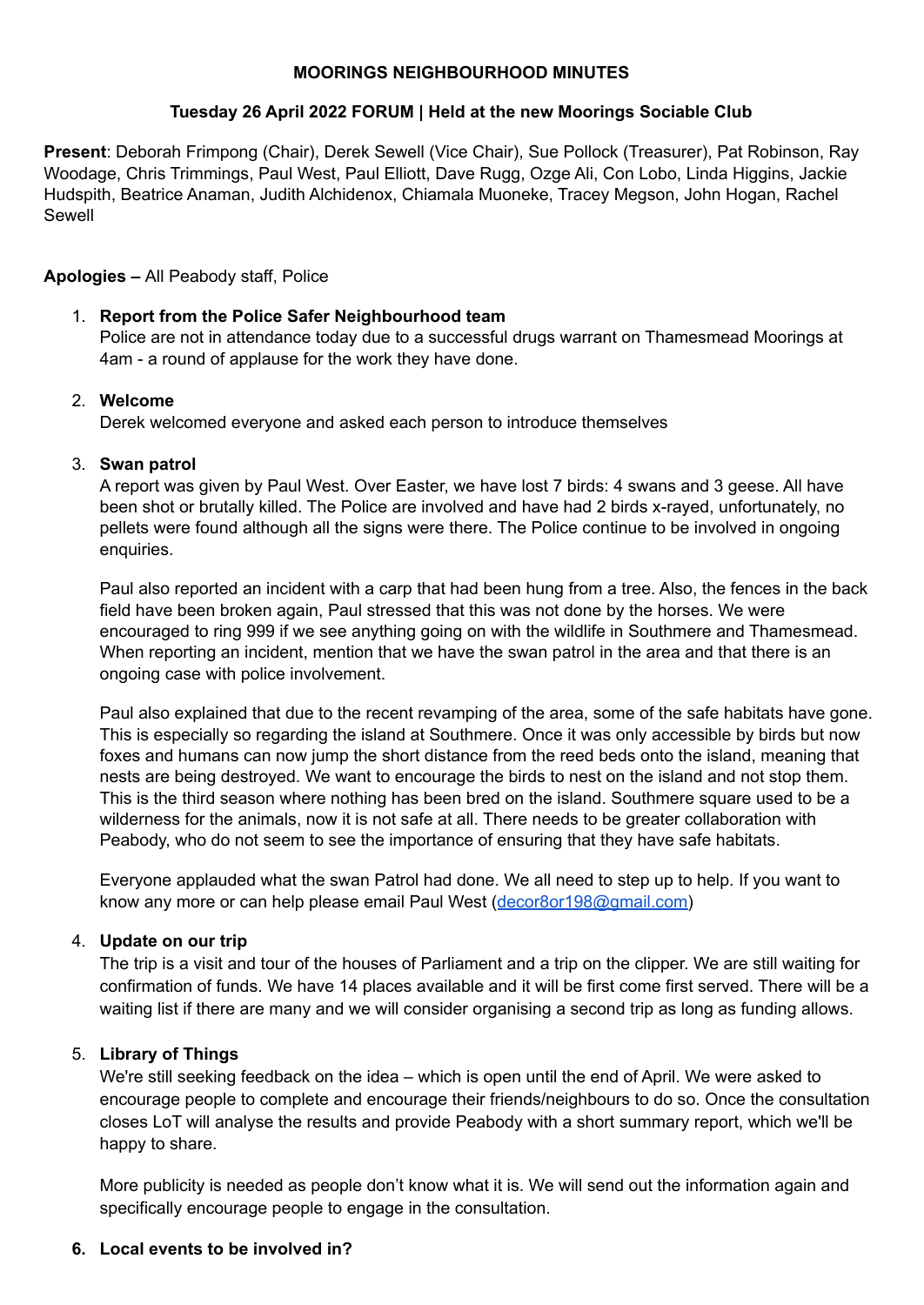- a. The Bexley Eco Festival, on Saturday 25th June 11am-4pm at the nest, Cygnet square. John Hogan updated us on plans for the day. Lots of activities will be happening. There will be posters emailed soon with the full details. There are stalls available to run, people can have their own stalls as long as environmentally friendly, contact John for more information.
- b. Thamesmead Festival on the 20th August 2022 12-7pm This will be by Southmere Lake, we have had a stall before, it would be good to have one again this year.

# **7. Update from our committee meeting 29/3**

DS gave a summary of the meeting - see below:

## OUR PURPOSE and what are our AIMS:

The Moorings Neighbourhood Forum works to bring our local community together to improve lives.

We aim to do this by:

1) Spreading local information

- 2) Working towards a safer and cleaner neighbourhood
- 3) Helping report issues to the relevant authorities to bring about change
- 4) Engaging with new building developments
- 5) Helping support and promote local enterprises/projects

## Clarifying WHO are our committee members

Currently, we have Deborah Frimpong (Chair), Derek Sewell (Vice-chair), Sue Pollock, Julius Ariko, Chiamaka Muoneke, Councillor Averil Lekau, Beatrice Anaman, Claire Hallinan and Tracey Megson.

We also suggested that we have 'Community Partners' who work alongside us. They would mainly be representatives from Peabody, who do not have voting rights.

## HOW are committee members appointed

Note the following, slightly updated wording for our constitution:

'The day-to-day business of the Forum shall be conducted by the Management Committee ("the Committee"). Subject to decisions of any General Meeting, the Committee shall comprise up to 10 elected by a General Meeting. The Forum shall strive for the Committee to reflect the diversity of our community.

**Selection:** Members are selected by the present committee on who might be suitable to help take the Forum in the right direction. At the same time, the committee shall invite active members to step up to help.

**Election:** Each candidate will be presented to the AGM and needs to be voted in by a simple two-thirds.

**Term:** Each committee member shall stand for one year and can stand for reelection. We require that each committee member

**Expectation:** Members are expected to attend at least 6 forum meetings and 2 committee meetings a year.

## **Other matters**

1) Remind the forum that our accounts are not secret and can be viewed by members of the public.

2) A few constitutional updates - for the AGM

Outcome: Remove the 5 year max term, but ensure:

1) We renew each year

2) We actively seek to build up/mentor others to stand in the future.